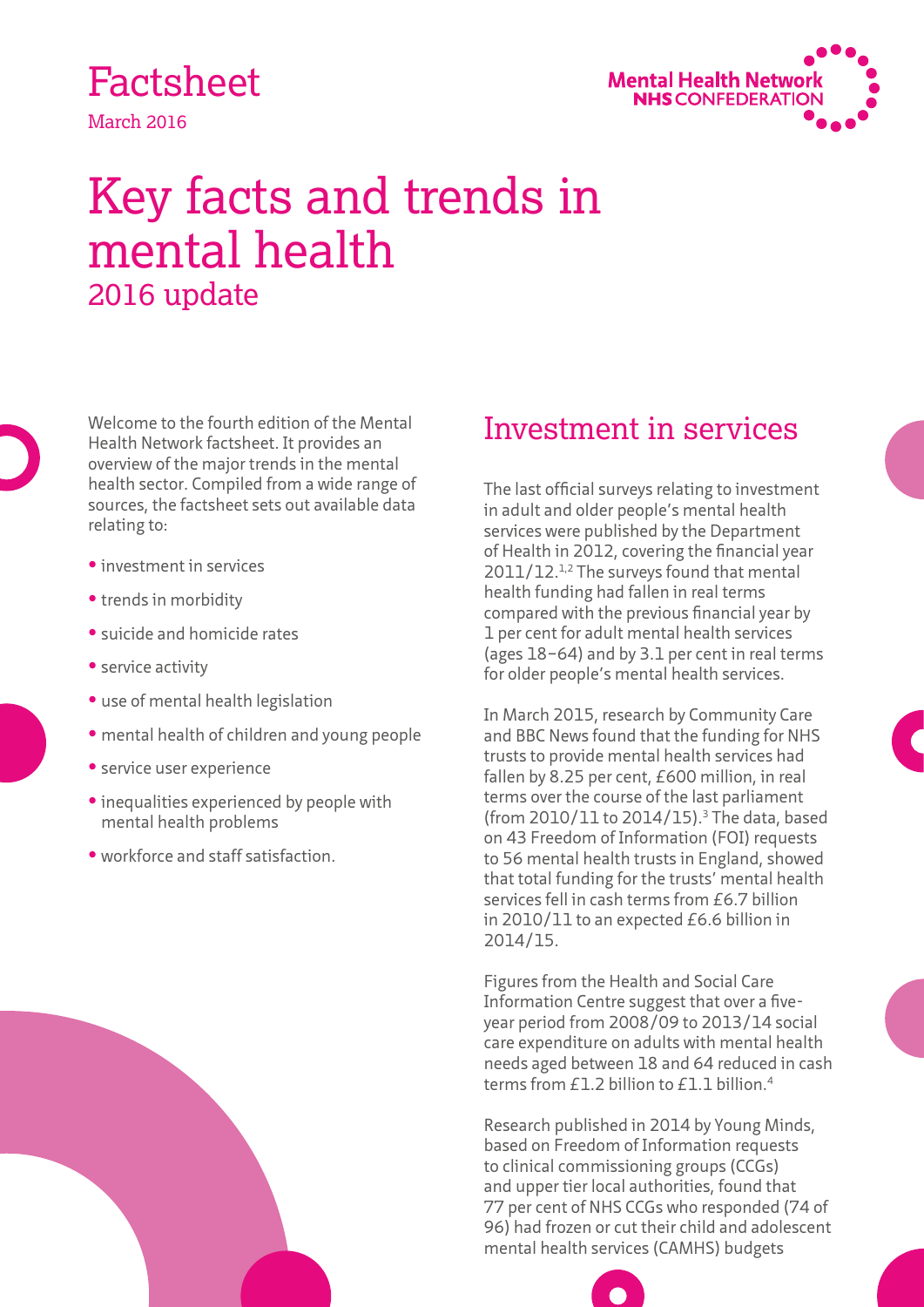between 2013/14 and 2014/15. Sixty per cent of local authority respondents (59 of 98) had either cut or frozen their CAMHS budgets since 2010/11.5

The UK invests £115 million per year on mental health research. Mental health receives 5.5 per cent of the UK health research spend. Approximately £9.75 is spent on research per person affected by mental health problems.6

### Trends in morbidity

The Health and Social Care Information Centre expects to publish the results of the *2014 Adult psychiatric morbidity survey* by late 2016. The 2007 adult psychiatric morbidity survey found that the proportion of the English population aged between 16 and 64 meeting the criteria for one common mental disorder increased from 15.5 per cent in 1993 to 17.6 per cent in 2007. Twenty-four per cent of those with a common mental disorder were receiving treatment.7

Published in December 2015 by the Health and Social Care Information Centre, the *2014 Health survey for England* found that 26 per cent of adults reported having ever been diagnosed with at least one mental health problem.8

Women were more likely than men to report ever having been diagnosed with a mental health problem (33 per cent compared with 19 per cent). Nineteen per cent of adults reported that they had ever been diagnosed with depression, including post-natal depression. This was the most frequently reported diagnosis. People from lower income households were more likely to have ever been diagnosed with a mental health problem. Twenty-seven per cent of men and 42 per cent of women in the lowest income quintile reported this, compared with 15 per cent of men and 25 per cent of women in the highest income quintile.<sup>9</sup>

By 2030, it is estimated that there will be approximately two million more adults in the UK with mental health problems than there were in 2013.10

### Suicide and homicide

The latest report of the National Confidential Inquiry into Suicide and Homicide with People with Mental Illness was published in 2015.11

During 2003–2013 in England, 13,972 deaths (28 per cent of general population suicides) were identified as patient suicides, i.e. where the person concerned had been in contact with mental health services in the 12 months prior to their death. This represents an average of 1,270 patient suicides per year over the period.

In general, the report says: "Patient suicides in the UK have become substantially more common since 2009 – 1,876 in 2013 – but this rise is mainly the result of a rise in England where patient numbers overall have also increased." As a proportion of all suicides, patient suicides have increased from 27 per cent in 2003 to 30 per cent in 2013. The report states: "This may similarly reflect a rise in patient numbers, though safety problems in care may contribute. A higher proportion of patients could also occur if services improve access and long-term contact for people at high risk."

The annual number of suicides among male patients has been increasing since 2006 in England, while for females the number has fallen between 2003 and 2012. The rise in male patients since 2006 is 34 per cent, whereas the general population rise in males is 15 per cent. The annual number of suicides in male patients aged 25–34 has fallen in the report period and there has also been a fall in female patients aged 65+. The rise in male patients aged 45–54 has been particularly striking, around 90 per cent since 2006.

From 2003 to 2012, there was a 61 per cent fall in the number of inpatient suicides in England.

Over the 2003 to 2013 period there was an average of 57 patient homicides per year in England. There was a fall in the number of patient homicides over the whole report period when examined by year of conviction, and by year of offence. However, the report states: "This fall has not continued after 2009 and there may have been an increase in 2013, as our current confirmed figure is higher than at the same point in data collection in previous years."12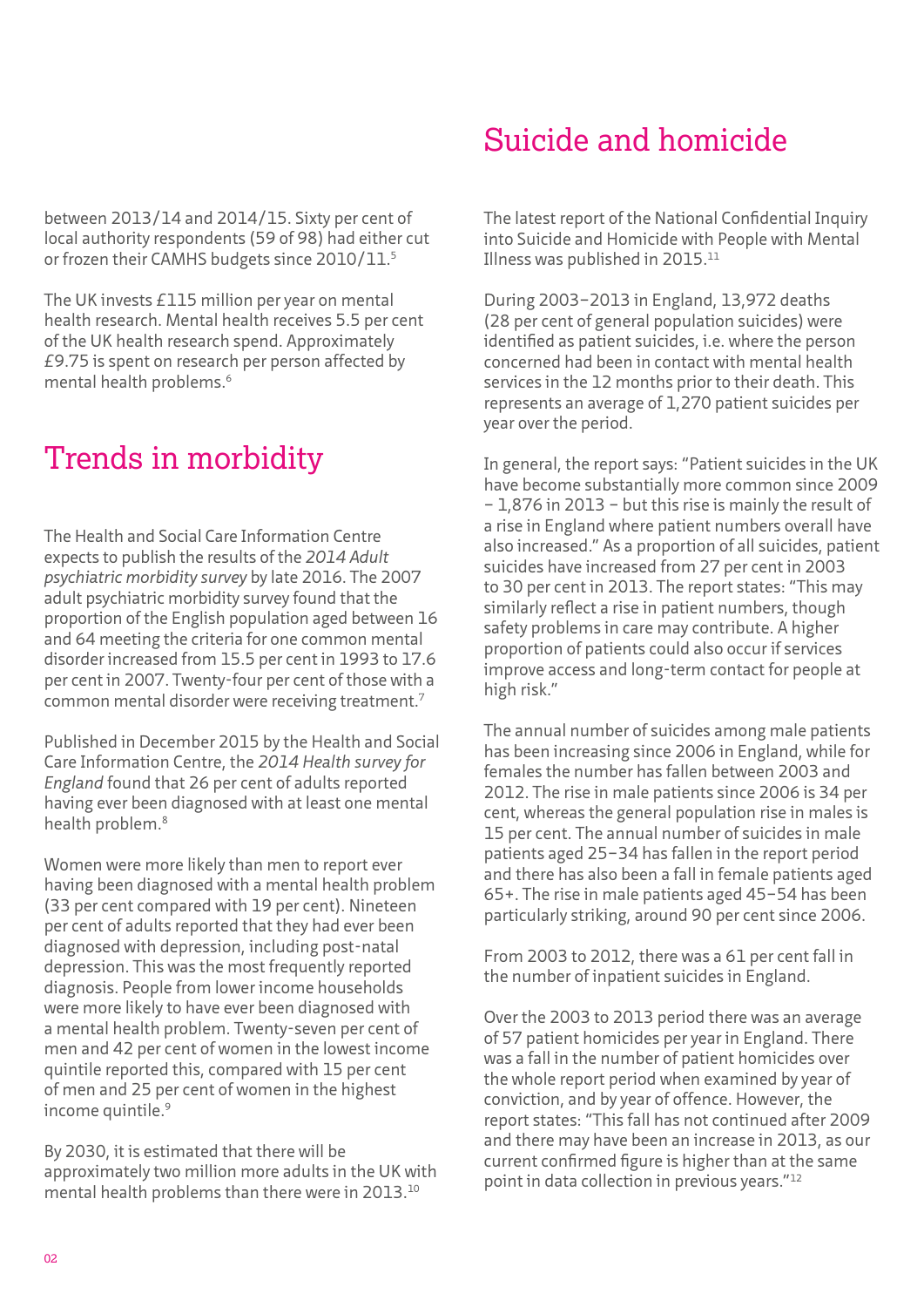### Service activity

Research by Community Care and BBC News, based on data obtained from 34 trusts under the Freedom of Information Act, found that between 2010/11 and 2014/15 average referrals to community mental health teams had increased by 19 per cent, and to crisis and home treatment teams by 18 per cent. Referrals to early intervention in psychosis services had increased by 4 per cent over the same period. The researchers caution however that some trusts had absorbed outreach, early intervention and crisis functions into community mental health teams, which may impact on these headline figures. $13$ 

Analysis of 2014/15 Health and Social Care Information Centre data shows that almost two million people (1,835,996) were in contact with mental health and learning disability services at some point in the year, an increase of 89,298 (5.1 per cent) on the previous year. This means that 3,617 people per 100,000 of the population in England accessed mental health and learning disability services (approximately one person in 28).14

Over one million women (1,004,227) were in contact with mental health and learning disability services in 2014/15. This is higher than the number of men (829,677) and equates to 54.7 per cent of the total number of people over the year.15

#### Inpatient care

From the same data, 103,840 service users (5.7 per cent) spent time in hospital during 2014/15. This is a decrease compared to 2013/14, when 6.0 per cent (105,270) of service users spent time in hospital. This is a continuation of the trend seen in earlier vears.<sup>16</sup>

In 2014/15, people in contact with mental health and learning disability services spent a total of 8,523,323 days in hospital, in the year. This is an increase of 395,180 bed days, or 4.9 per cent, when compared to the figure from 2013/14 (8,128,143). This increase is said to be largely a result of the expansion of the scope of the dataset to include people in contact with learning disability services for the first time.17

In the same year, the median in year bed days for each adult mental health or learning disabilities care spell that spent some time in hospital was 34.0 days. The median for NHS providers was 33.0 days, and for independent sector providers the median was 69.0 days. It should be noted that not all independent sector providers submitted data, and that long inpatient stays are expected for some types of services typically provided by independent sector providers (traditionally long-term complex care or forensic services).18



Figure 1. People in contact with mental health and learning disability services by highest level of care and year 2003/04–2014/15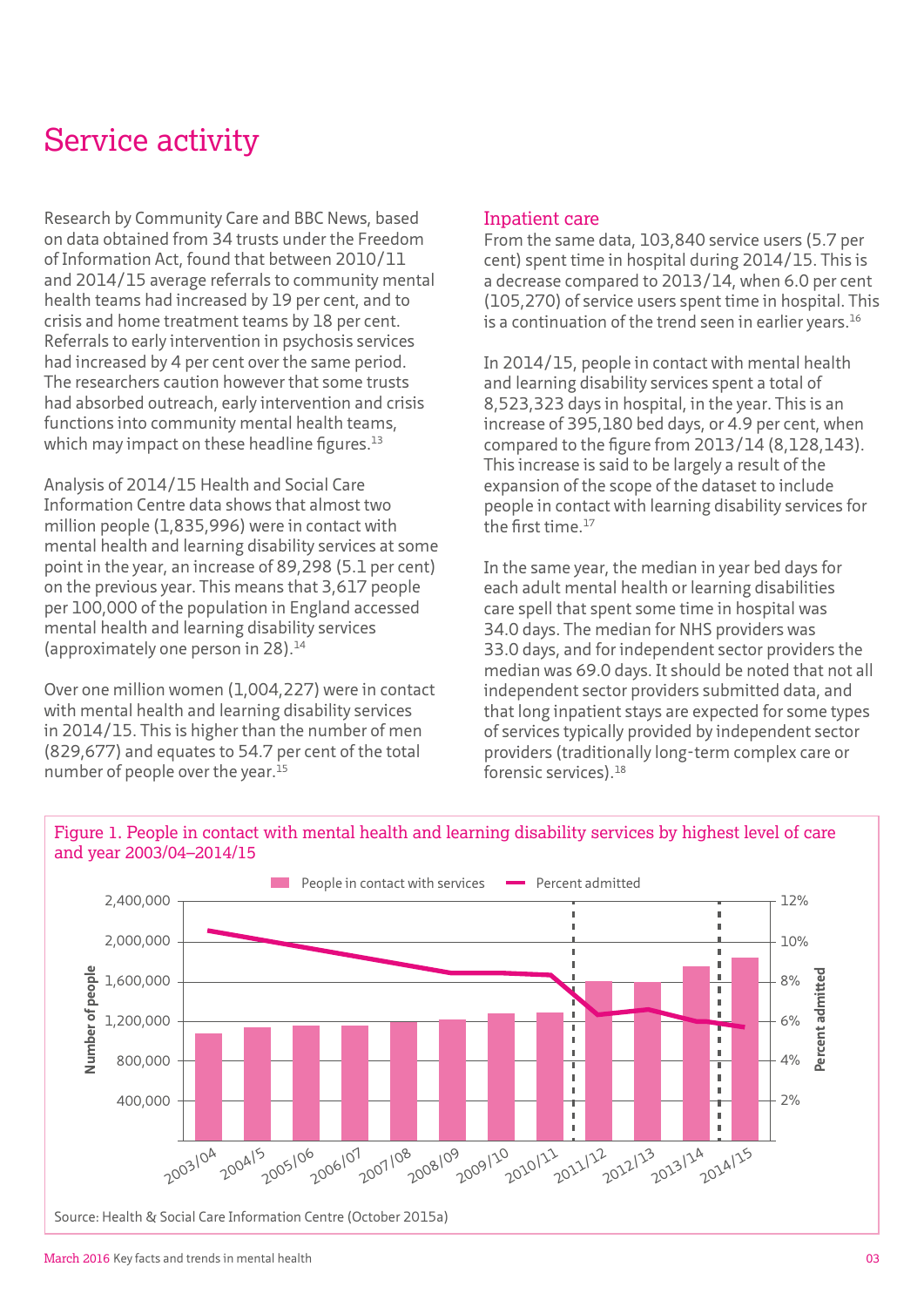Data is not routinely collected for numbers of acute adult beds. However, March 2015 figures from NHS Benchmarking, cited by the recent Commission to Review the Provision of Acute Inpatient Psychiatric Care for Adults, indicated that there are 6,144 acute adult NHS beds in England, down 3.7 per cent on the year before. A survey undertaken by the commission found that 93 per cent of wards were operating above the Royal College of Psychiatrists recommended 85 per cent occupancy rate.<sup>19</sup>

#### Outpatient and community services

Most people in contact with mental health and learning disability services (94.3 per cent) during 2014/15 did not spend any time in hospital.20

In 2014/15, there were 1,583,066 hospital outpatient attendances under the adult mental health speciality (treatment speciality by attendance type), and 382,798 hospital outpatient attendances under the old age psychiatry speciality (treatment speciality by attendance type).<sup>21</sup>

In 2014/15, Improving Access to Psychological Therapy (IAPT) services received 1,267,193 referrals, of which 495,721 (39.1 per cent) were self-referrals. Sixty-four per cent of those referrals (815,665) entered treatment. The average (mean) waiting time between referral and first treatment appointment was 32 days. In the same year, 1,123,002 referrals ended, of which 468,881 (41.8 per cent) finished a course of treatment. 6.3 was the average (mean) number of attended treatment appointments, and of which 60.8 per cent showed reliable improvement.22 Due to changes in the IAPT dataset, comparisons with previous years cannot be reliably made.

#### Primary care

Many people with mental health problems will be seen mainly by their GP. According to a Care Quality Commission (CQC) report from 2015, at any given time an average of one in four patients of a fulltime GP requires treatment for a mental health condition. There were nearly three million adults on local GP registers for depression in 2013/14, and nearly 500,000 people on GP registers for a serious mental illness.23

### Mental health legislation

#### Mental Health Act

The Mental Health Act 1983 was used more than 58,000 times to detain people in 2014/15, representing the highest ever year-on-year increase ever (approximately 10 per cent). Fifty-one per cent of mental health inpatients were subject to the Act. Overall, this represents an increase of 8,982 (18 per cent) since the CQC began monitoring the Act in 2009/10.24

On 31 March 2015, the Health and Social Care Information Centre reported that there were a total of 25,117 people subject to the Act. Of these, 19,656 were detained in hospital and 5,461 were being treated under community treatment orders (CTOs).25

Overrepresentation of some black and minority ethnic (BME) groups in the detained population has been widely reported for many years, with compulsory admission rates for people of black ethnicity almost three times greater than those of white patients. The CQC report that compulsory admission rates of black people tend to be highest in areas with higher levels of deprivation and areas where there is a higher proportion of non-white residents.26

During 2014/15, detentions on admission to hospital increased by 2,903 (8.3 per cent). There was a larger percentage increase in detentions following an informal admission, which rose by 14.1 per cent (1,991). The total number of detentions increased in NHS hospitals by 3,995 (8.2 per cent) compared to the year before to reach 51,969 and in independent sector hospitals by 1,268 (24.6 per cent) to 6,430. The increase in detentions was mainly attributable to uses of Part II of the Act (Civil Detentions) with very little change in the number of detentions under Part III of the Act (Court and Prison Disposals). Uses of Section 3 following the use of Section 2 have increased year on year between 2010/11, where there were 6,617 uses recorded, and 2014/15, where there were 10,787 uses. This represents an increase of 4,170 uses, or 63.0 per cent over the last five years.<sup>27</sup>

The number of instances where section 136 of the Act was used to make a short-term detention to a hospital as a 'place of safety' increased by 2,400 (or 14.1 per cent) to 19,400, compared to the year before.28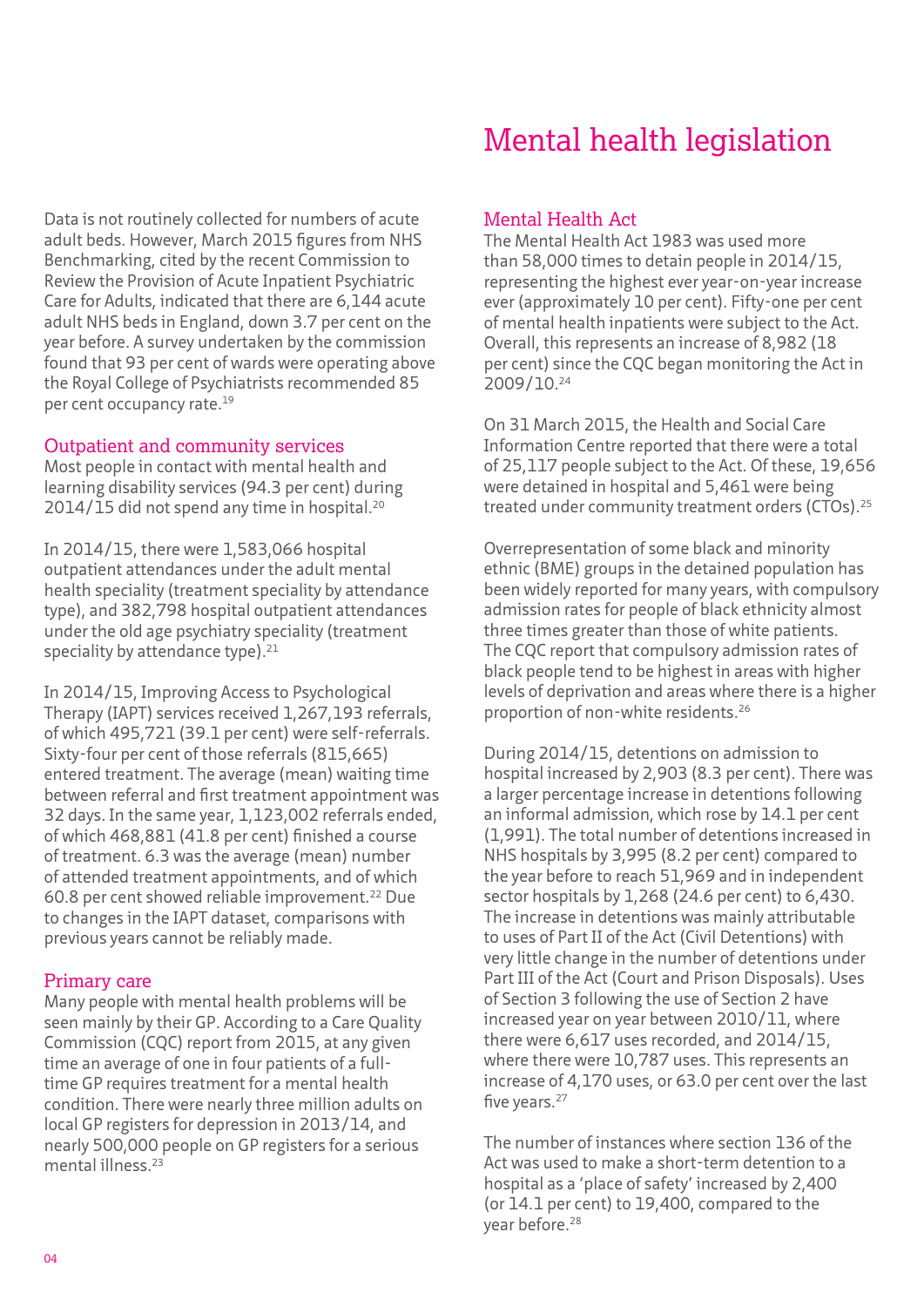#### Deprivation of Liberty Safeguards (DoLS)

There were 137,540 DoLS applications received by councils between 1 April 2014 and 31 March 2015, the most since the safeguards were introduced in 2009. This is a tenfold increase from 2013–14 (13,700).29

62,645 applications were completed by councils during the year, with 52,125 granted (83 per cent of all completed applications).30

"Of those who wanted friends or family involved in their care, the majority said that a member of their family, or someone else close to them, had 'definitely' (55 per cent) been involved as much as they would like."

#### Service user experience

More than 13,000 service users responded to the 2015 CQC survey of people using community mental health services across 55 NHS trusts.<sup>31</sup>

Respondents were asked whether the person or people they saw most recently listened carefully to them. The majority (70 per cent) said they 'definitely' did, compared with 73 per cent in 2014. Sixty-two per cent said that they were 'definitely' given enough time to discuss their needs and treatment compared with 66 per cent in 2014.32

Almost three-quarters (73 per cent) of respondents said that overall, in the last 12 months, they 'always' felt that they were treated with respect and dignity by NHS mental health services, compared with 75 per cent in 2014.33

Respondents on CPA (41 per cent) were more likely than those not on CPA (30 per cent) to say that in the last 12 months, NHS mental health services 'definitely' gave them help or advice with finding support for physical health needs.

Of all respondents to the survey who wanted or needed help or advice with finding support, 32 per cent said that in the last 12 months, NHS mental health services 'definitely' gave them help or advice with finding support for financial advice and benefits. Twenty-five per cent said that in the last 12 months, NHS mental health services 'definitely' gave them help or advice with finding support for finding or keeping work. Thirty-three per cent said that, in the last 12 months, NHS mental health services 'definitely' gave them help or advice relating to finding or keeping accommodation.34

Of those who wanted friends or family involved in their care, the majority said that a member of their family, or someone else close to them, had 'definitely' (55 per cent) been involved as much as they would like.<sup>35</sup>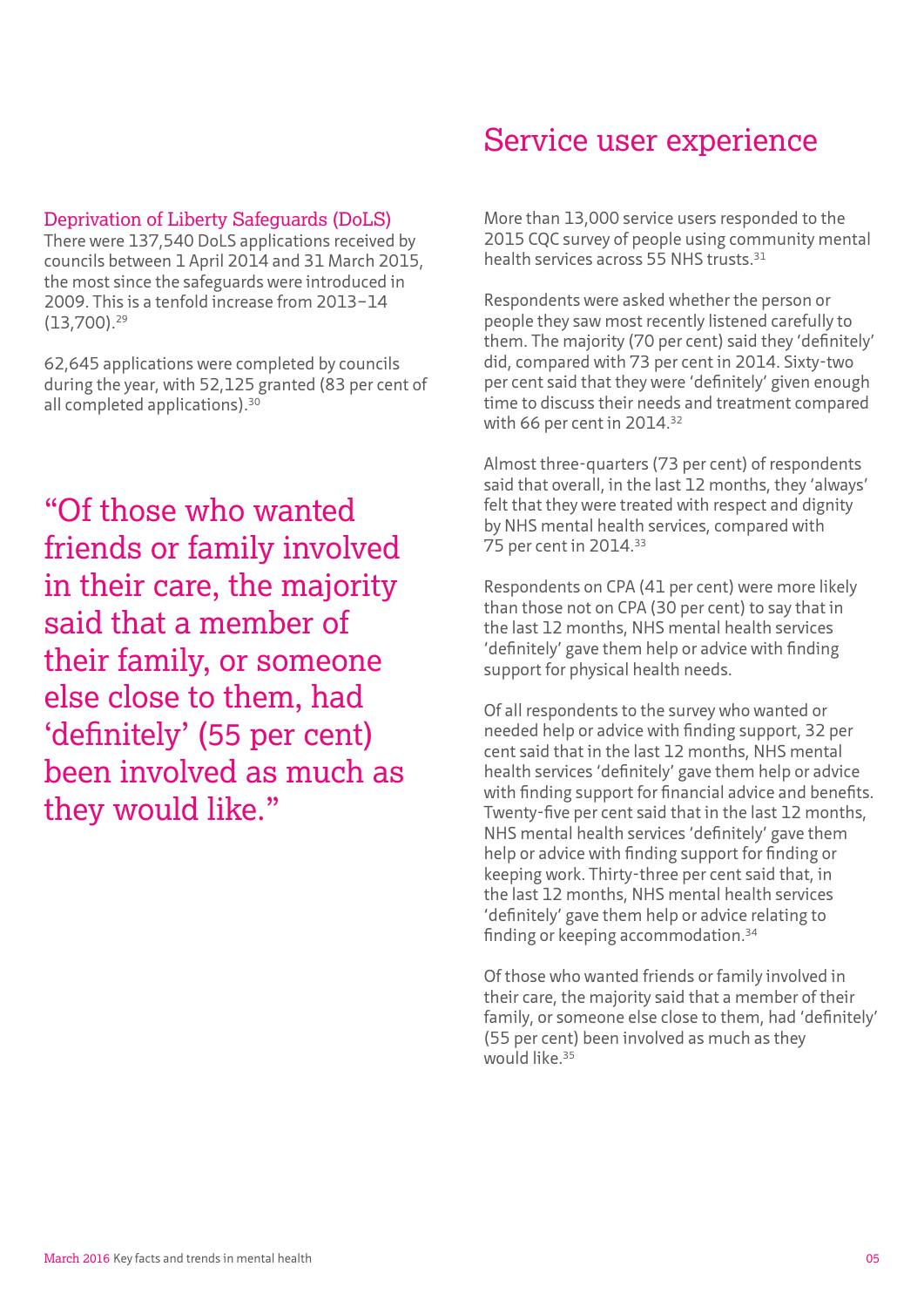### Children and young people

The last national morbidity survey for children and young people's mental health was carried out in 2004. At that time, one in ten children and young people aged between five and 16 were reported as having a clinically diagnosed mental health disorder. Four per cent had an emotional disorder (anxiety or depression), 6 per cent had a conduct disorder, 2 per cent had a hyperkinetic disorder and 1 per cent had a less common disorder such as autism. Two per cent of children had more than one type of disorder.36

Around half of looked-after children are reported to have emotional or behavioural difficulties.<sup>37</sup> Onethird of children and young people in contact with the criminal justice system have been looked after.<sup>38</sup>

In 2013/14 there were 51,000 referrals of 15–19-year-olds to psychological therapies, with referrals for young women double the number of referrals for young men.39 New referrals to Improving Access to Psychological Therapies (IAPT) services for under 18s show an upward trend, as illustrated below.

There were 3,372 inpatient admissions under the child and adolescent psychiatry speciality (main speciality) in 2014/15, of which 1,260 were emergency admissions.40

Under the child and adolescent psychiatry speciality there were a total of 261,475 outpatient attendances in 2014/15 (treatment speciality by attendance type).<sup>41</sup>

### Physical health

The King's Fund and Centre for Mental Health estimate that between 12 and 18 per cent of NHS expenditure on the treatment and management of long-term conditions is linked to poor mental health and wellbeing.<sup>42</sup>

People with severe mental health problems have an average reduced life expectancy of between 10 and 25 years. Risk factors include smoking, physical inactivity, obesity, and the side effects of psychiatric medication.43

People with a mental illness are almost twice as likely to die from coronary heart disease as the general population, four times more likely to die from respiratory disease44,45 and are at a higher risk of being overweight or obese.<sup>46</sup>

Taking an inclusive definition of a mental health problem, which includes people with alcohol or illicit drug dependencies as well as conditions such as psychosis, approximately 42 per cent of all cigarettes smoked by the English population are smoked by people with a mental health problem.<sup>47</sup>



06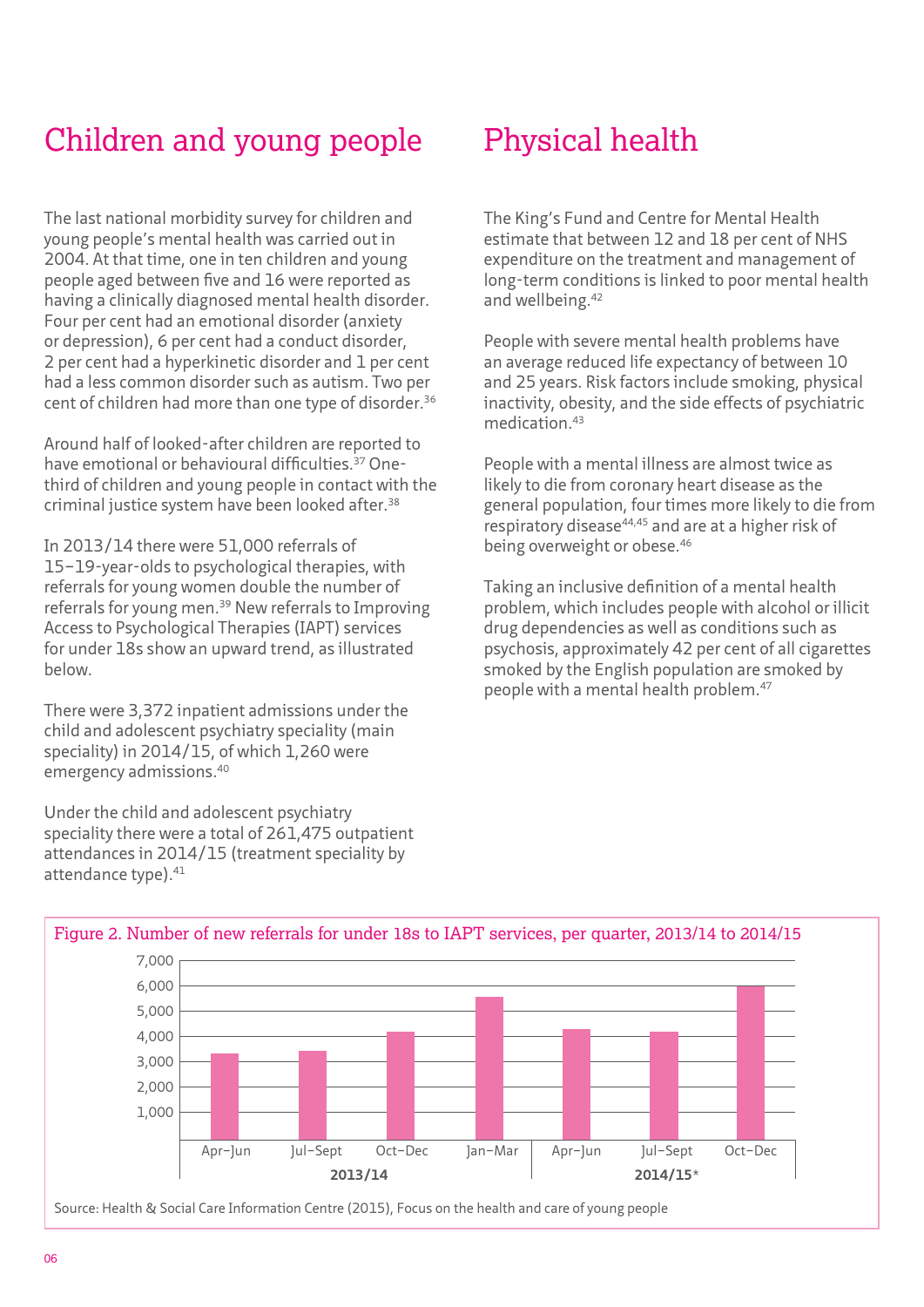### Stigma

Time to Change's *Attitudes to mental illness 2014* report illustrated that attitudes towards mental health problems are continuing to change for the better.

The number of people acknowledging that they know someone close to them who has had a mental illness increased from 58 per cent in 2009 to 65 per cent in 2014. Forty per cent of people surveyed said they would be comfortable talking to their employer about a mental health problems, although nearly half (48 per cent) said they would feel uncomfortable, showing that there is still some way to go to improve attitudes.48

"Between October 2014 and September 2015, 7.6 per cent of people with a mental health problem or learning disability were classified as unemployed."

#### Employment

The Office for National Statistics report that, in England between October 2014 and September 2015, 64.9 per cent of people with a health condition or illness lasting more than 12 months were in employment. Five per cent of people with a health condition or illness lasting more than 12 months were classified as unemployed. In comparison, 40 per cent of people with a mental health problem or learning disability were in employment over the same time period. 7.6 per cent of people with a mental health problem or learning disability were classified as being unemployed.49

Analysis of NOMIS data from the Office of National Statistics shows that in August 2015, of 1,941,050 employment and support allowance claimants in England, 933,790 claimants were recorded as having a 'mental or behavioural disorder' (48.1 per cent). In August 2014, 46.9 per cent of claimants were recorded as having a 'mental or behavioural disorder'.50

A survey of over 900 people by Rethink Mental Illness, published in 2015, found that 67 per cent of people with mental illness who were accessing benefits said they wanted to work or were looking for work.<sup>51</sup>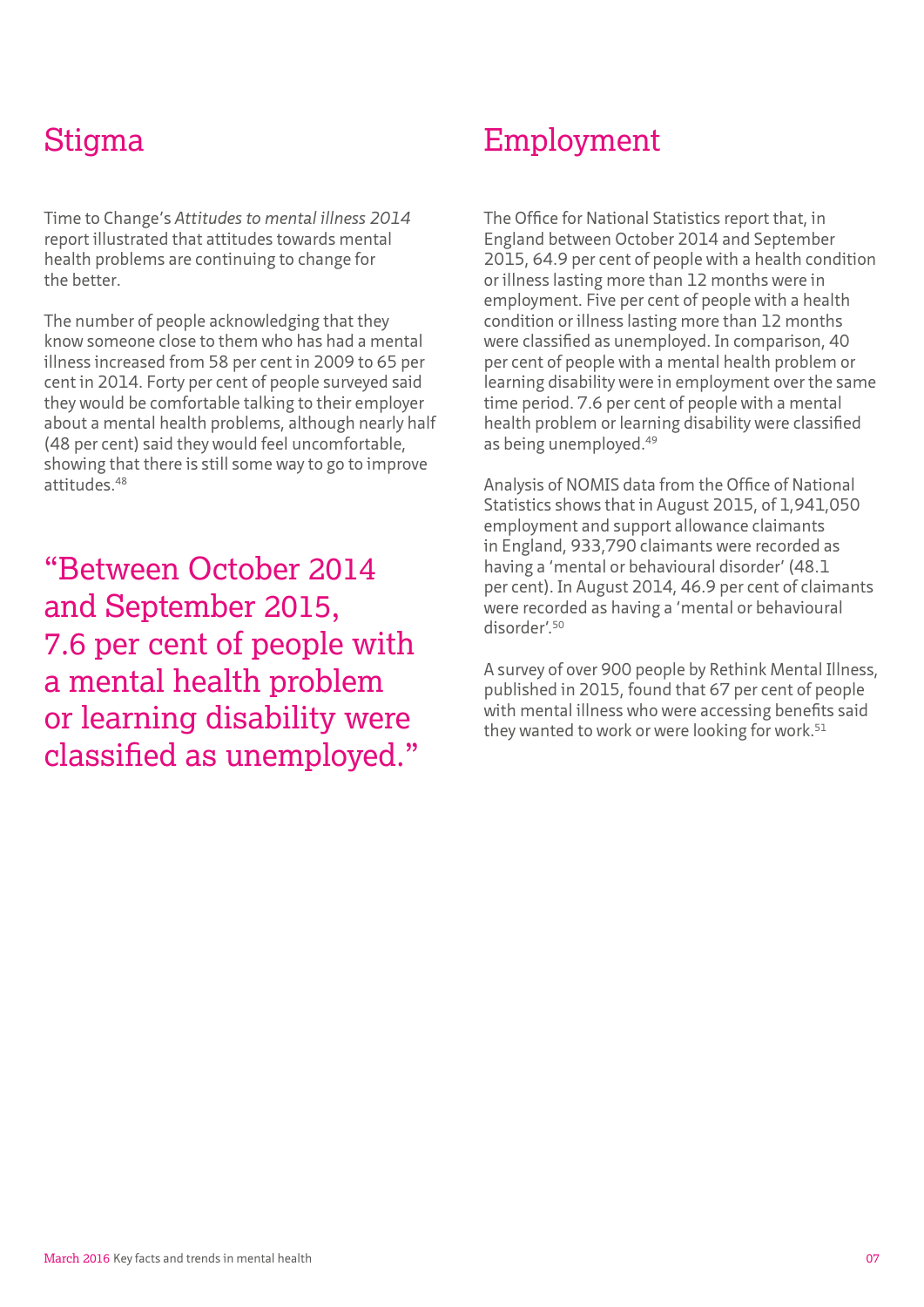### **Workforce**

#### Staffing trends

The Centre for Workforce Intelligence published a report in November 2014 on the psychiatrist workforce in England.

The report found that consultant psychiatrists (CCT holders) comprised 4.5 per cent of the mental health workforce and 10.5 per cent of the total NHS consultant workforce in England. Over the preceding decade, the number of consultant psychiatrists has increased by more than 40 per cent on a fulltime equivalent (FTE) basis (from 2,920 in 2003 to 4,084 in 2013). This rate of increase was lower than the 48 per cent growth in the total number of NHS consultants over the same period.52

From the same report, clinical psychology staff made up 7.7 per cent of the total NHS mental health workforce on a FTE basis. Between 2003 and 2013 the number of clinical psychology staff increased by 33 per cent, from 5,331 to 7,088 (FTE basis).<sup>53</sup>

The Centre for Workforce Intelligence's report further states that mental health nurses make up 48.3 per cent of the total mental health workforce. The number of qualified psychiatric nurses, defined by the Centre for Workforce Intelligence as mental health nurses and intellectual disability nurses, fell by 5.5 per cent from 45,242 to 42,762 between 2003 and 2013. However, over the same period, there was a 32 per cent increase in the number of community nurses, from 11,924 to 15,694 (FTE). The number of face-to-face contacts per year by community nurses, increased by 125 per cent, from 3,095,261 to 6,957,144 over an eight-year period from 2003 to 2010. The number of contacts per community nurse therefore increased by 83 per cent over this period, with each community nurse having approximately 204 contacts in 2003 and 375 contacts in 2010.54

More recent figures from the Health and Social Care Information Centre's monthly workforce statistics for England, show that the number of qualified nurses working in the psychiatry area has dropped by 10.8 per cent from 41,320 as at 30 September 2010 to 36,870 as at 31 September 2015. This is further detailed in the table below.55

#### Figure 3: NHS hospital and community health services in England: Qualified nurses within psychiatry area 2010–2015

| As at 30 September annually<br>Full-time equivalent |        |        |        |        |        |        |
|-----------------------------------------------------|--------|--------|--------|--------|--------|--------|
|                                                     | 2010   | 2011   | 2012   | 2013   | 2014   | 2015   |
| Community psychiatry                                | 15,986 | 15,575 | 15,767 | 15,694 | 15,389 | 15,826 |
| Other psychiatry                                    | 25,334 | 24,477 | 23,558 | 22,896 | 22,398 | 21,044 |
| Total nurses working in psychiatry<br>area of work  | 41,320 | 40,052 | 39,325 | 38,590 | 37,787 | 36,870 |

Source: Health & Social Care Information Centre monthly workforce statistics cited in response to parliamentary question<sup>56</sup>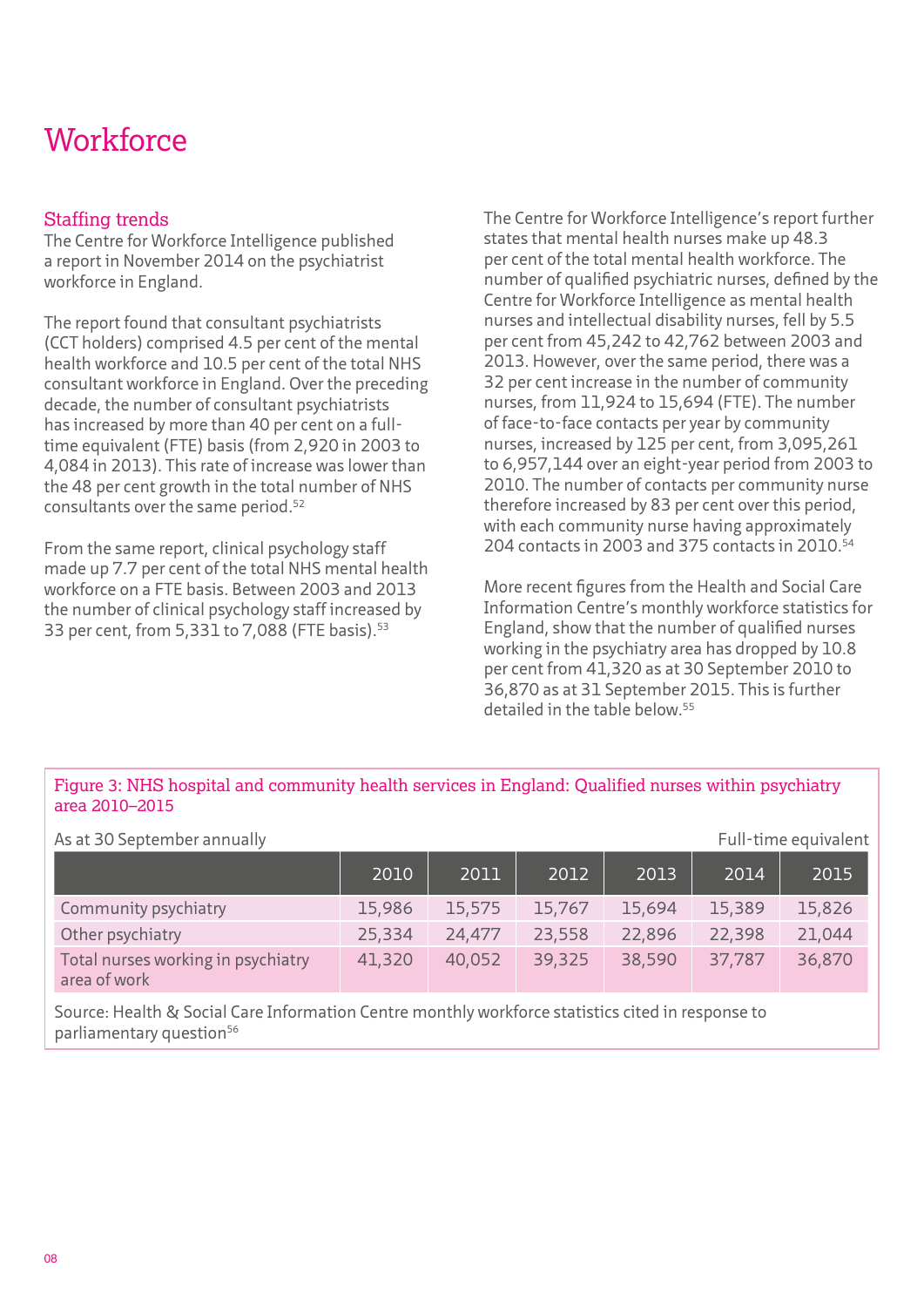#### Staff satisfaction

The 2015 NHS Staff Survey involved 297 NHS organisations in England. Responses were received from 299,000 NHS staff. Fieldwork for the survey was carried out between late September and early December 2015.57

In response to the question: 'Is patient/service user experience feedback collected within your directorate/department?', 70 per cent of staff working in mental health or learning disability trusts, and 76 per cent of staff working in combined mental health/learning disability and community trusts, answered 'yes', compared to 67 per cent of staff across all trusts58.

In response to the statement: 'If a friend or relative needed treatment, I would be happy with the standard of care provided by this organisation', 59 per cent of staff from mental health or learning disability trusts, and 66 per cent of staff working in combined mental health/learning disability and community trusts, 'agreed' or 'strongly agreed' with the statement. This compares with 69 per cent of staff across all trusts.

Staff working in mental health settings consistently report higher levels of satisfaction in terms of the recognition they receive for their work, as well as the support they receive from their immediate manager. Compared with 52 per cent of staff across all trusts, 56 per cent of staff in mental health/learning disability trusts and 57 per cent of staff working in combined mental health/learning disability and community trusts are 'satisfied' or 'very satisfied' with the recognition they get for good work.

In addition, compared with 67 per cent of staff across all trusts, 72 per cent of staff in mental health/ learning disability trusts and, similarly, 72 per cent of staff working in combined mental health/learning disability and community trusts are 'satisfied' or 'very satisfied' with the support they get from their immediate manager.

For more information about the issues raised in this factsheet, please contact **[claire.mallett@nhsconfed.org](mailto:claire.mallett@nhsconfed.org)**

"Staff working in mental health settings consistently score report higher levels of satisfaction in terms of the recognition they receive for their work, as well as the support they receive from their immediate manager… 57 per cent of staff working in combined mental health/ learning disability and community trusts are 'satisfied' or 'very satisfied' with the recognition they get for good work."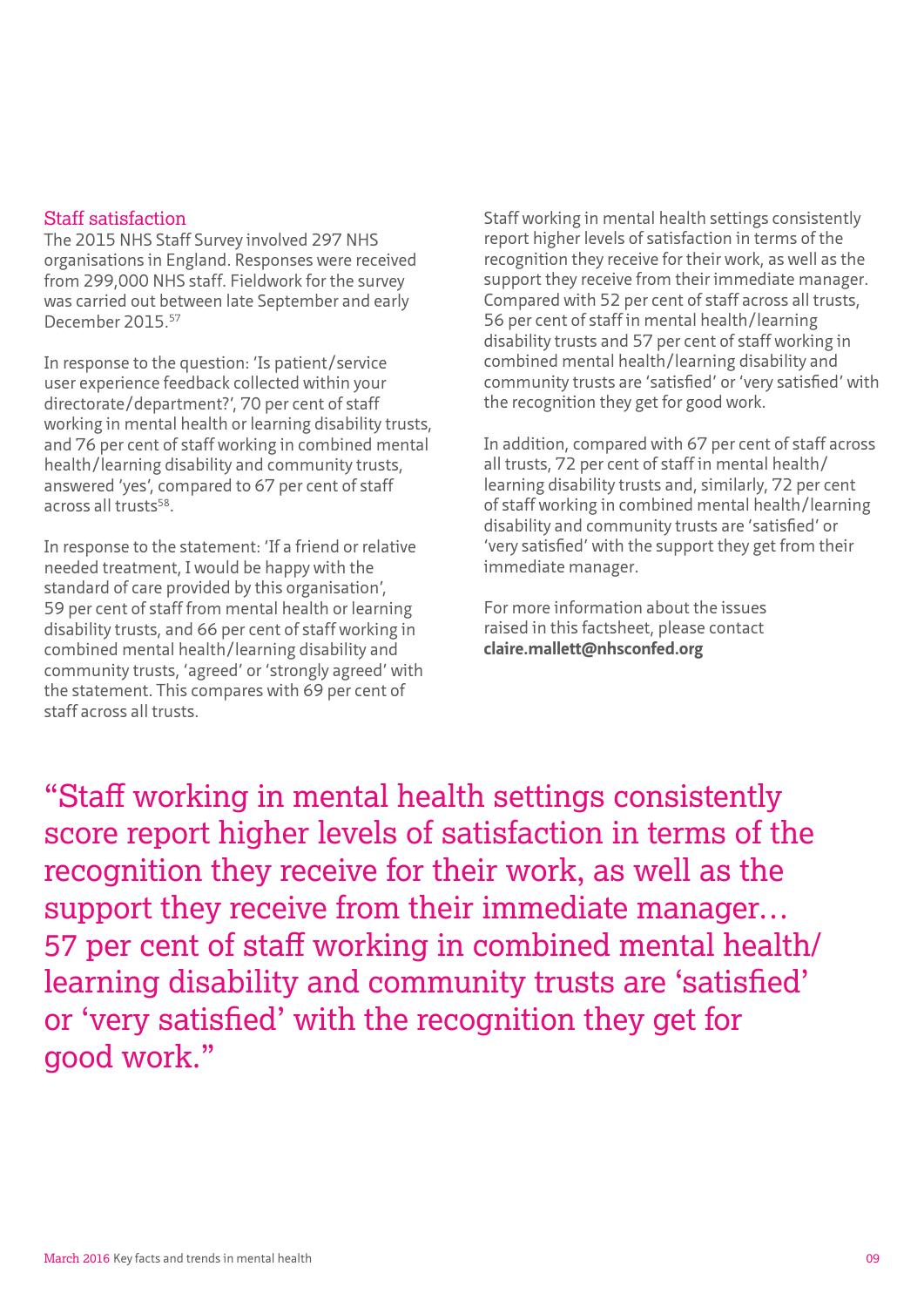### References

- 1. Mental Health Strategies (2012), 2011/12 *National survey of investment in adult mental health services*, Department of Health
- 2. Mental Health Strategies (2012), *2011/12 National survey of investment in mental health services for older people*, Department of Health
- 3. McNicoll A, (2015), [Mental health trust funding](http://www.communitycare.co.uk/2015/03/20/mental-health-trust-funding-8-since-2010-despite-coalitions-drive-parity-esteem/)  [down 8 per cent from 2010 despite coalition's](http://www.communitycare.co.uk/2015/03/20/mental-health-trust-funding-8-since-2010-despite-coalitions-drive-parity-esteem/)  [drive for parity of esteem](http://www.communitycare.co.uk/2015/03/20/mental-health-trust-funding-8-since-2010-despite-coalitions-drive-parity-esteem/), *Community Care*, 20 March 2015
- 4. Health & Social Care Information Centre (December 2014), *[Personal social services:](http://www.hscic.gov.uk/searchcatalogue?productid=16602&topics=0%2fSocial+care&sort=Relevance&size=10&page=1#top>)  [expenditure and unit costs, England – 2013–14,](http://www.hscic.gov.uk/searchcatalogue?productid=16602&topics=0%2fSocial+care&sort=Relevance&size=10&page=1#top>)  [Final release](http://www.hscic.gov.uk/searchcatalogue?productid=16602&topics=0%2fSocial+care&sort=Relevance&size=10&page=1#top>)*
- 5. Young Minds (21 June 2014), News story: *[Devastating cuts leading to children's mental](http://www.youngminds.org.uk/news/blog/2480_devastating_cuts_leading_to_childrens_mental_health_cris)  [health crisis](http://www.youngminds.org.uk/news/blog/2480_devastating_cuts_leading_to_childrens_mental_health_cris)* [Accessed 23 February 2016]
- 6. MQ –Transforming Mental Health (April 2015), *[UK mental health research funding – MQ](http://b.3cdn.net/joinmq/1f731755e4183d5337_apm6b0gll.pdf)  [landscape analysis](http://b.3cdn.net/joinmq/1f731755e4183d5337_apm6b0gll.pdf)*
- 7. The NHS Information Centre for Health and Social Care (2009), *[Adult psychiatric morbidity in](http://www.hscic.gov.uk/catalogue/PUB02931/adul-psyc-morb-res-hou-sur-eng-2007-rep.pdf)  [England – 2007](http://www.hscic.gov.uk/catalogue/PUB02931/adul-psyc-morb-res-hou-sur-eng-2007-rep.pdf)*
- 8. Health & Social Care Information Centre (December 2015a), *[Health survey for England](http://www.hscic.gov.uk/catalogue/PUB19295/HSE2014-ch2-mh-prob.pdf)  [2014: Chapter 2: Mental health problems](http://www.hscic.gov.uk/catalogue/PUB19295/HSE2014-ch2-mh-prob.pdf)*
- 9. Ibid.
- 10. Mental Health Foundation (September 2013), *[Starting today – The future of mental health](https://www.mentalhealth.org.uk/sites/default/files/starting-today.pdf)  [services](https://www.mentalhealth.org.uk/sites/default/files/starting-today.pdf)*
- 11. University of Manchester (July 2015), *The national confidential inquiry into suicide and homicide by people with mental illness annual report 2015: England, Northern Ireland, Scotland and Wales*
- 12. Ibid.
- 13. McNicoll A (March 2015), op. cit.
- 14. Health & Social Care Information Centre (October 2015a), *[Mental health bulletin – Annual](http://www.hscic.gov.uk/catalogue/PUB18808/mhb-1415-ann-rep.pdf)  [statistics, 2014–2015](http://www.hscic.gov.uk/catalogue/PUB18808/mhb-1415-ann-rep.pdf)*
- 15. Ibid.
- 16. Ibid.
- 17. Ibid.
- 18. Ibid.
- 19. Crisp N, Smith G and Nicholson K (eds) (2016), *[Old problems, new solutions – Improving acute](http://www.caapc.info/#!publications/cgbd)  [psychiatric care for adults in England](http://www.caapc.info/#!publications/cgbd)*, The Commission to Review the Provision of Acute Inpatient Psychiatric Care for Adults
- 20. Health & Social Care Information Centre (October 2015a), op. cit.
- 21. Health & Social Care Information Centre (December 2015b), *[Hospital outpatient activity –](http://www.hscic.gov.uk/catalogue/PUB19608)  [2014–15](http://www.hscic.gov.uk/catalogue/PUB19608)*
- 22. Health & Social Care Information Centre (November 2015), *[Psychological therapies:](http://www.hscic.gov.uk/catalogue/PUB19098/psyc-ther-ann-rep-2014-15.pdf)  [Annual report on the use of IAPT services –](http://www.hscic.gov.uk/catalogue/PUB19098/psyc-ther-ann-rep-2014-15.pdf)  [England – 2014/15](http://www.hscic.gov.uk/catalogue/PUB19098/psyc-ther-ann-rep-2014-15.pdf)*
- 23. Care Quality Commission (June 2015), *[Right here,](http://www.cqc.org.uk/sites/default/files/20150611_righthere_mhcrisiscare_summary_3.pdf)  [right now](http://www.cqc.org.uk/sites/default/files/20150611_righthere_mhcrisiscare_summary_3.pdf)*
- 24. Care Quality Commission (December 2015), *[Monitoring the Mental Health Act in 2014/15](http://www.cqc.org.uk/sites/default/files/20151207_mhareport2014-15_full.pdf)*
- 25. Health & Social Care Information Centre (October 2015b), *[Inpatients formally detained in hospitals](http://www.hscic.gov.uk/catalogue/PUB18803)  [under the Mental Health Act 1983 and patients](http://www.hscic.gov.uk/catalogue/PUB18803)  [subject to supervised community treatment,](http://www.hscic.gov.uk/catalogue/PUB18803)  [England – 2014–2015, annual figures](http://www.hscic.gov.uk/catalogue/PUB18803)*
- 26. Care Quality Commission (December 2015), op. cit.
- 27. Health & Social Care Information Centre (October 2015b), op. cit.
- 28. Ibid.
- 29. Health & Social Care Information Centre (September 2015), *[Mental Capacity Act 2005,](http://www.hscic.gov.uk/article/2021/Website-Search?productid=18910&q=title%3a%22Deprivation+of+Liberty+Safeguards%22&sort=Most+recent&size=10&page=1&area=both#top)  [Deprivation of Liberty Safeguards \(England\),](http://www.hscic.gov.uk/article/2021/Website-Search?productid=18910&q=title%3a%22Deprivation+of+Liberty+Safeguards%22&sort=Most+recent&size=10&page=1&area=both#top)  [Annual Report 2014–15](http://www.hscic.gov.uk/article/2021/Website-Search?productid=18910&q=title%3a%22Deprivation+of+Liberty+Safeguards%22&sort=Most+recent&size=10&page=1&area=both#top)*
- 30. Ibid.
- 31. Care Quality Commission (2015), *[Community](http://www.cqc.org.uk/content/community-mental-health-survey-2015)  [mental health survey 2015](http://www.cqc.org.uk/content/community-mental-health-survey-2015)*
- 32. Ibid.
- 33. Ibid.
- 34. Ibid.
- 35. Ibid.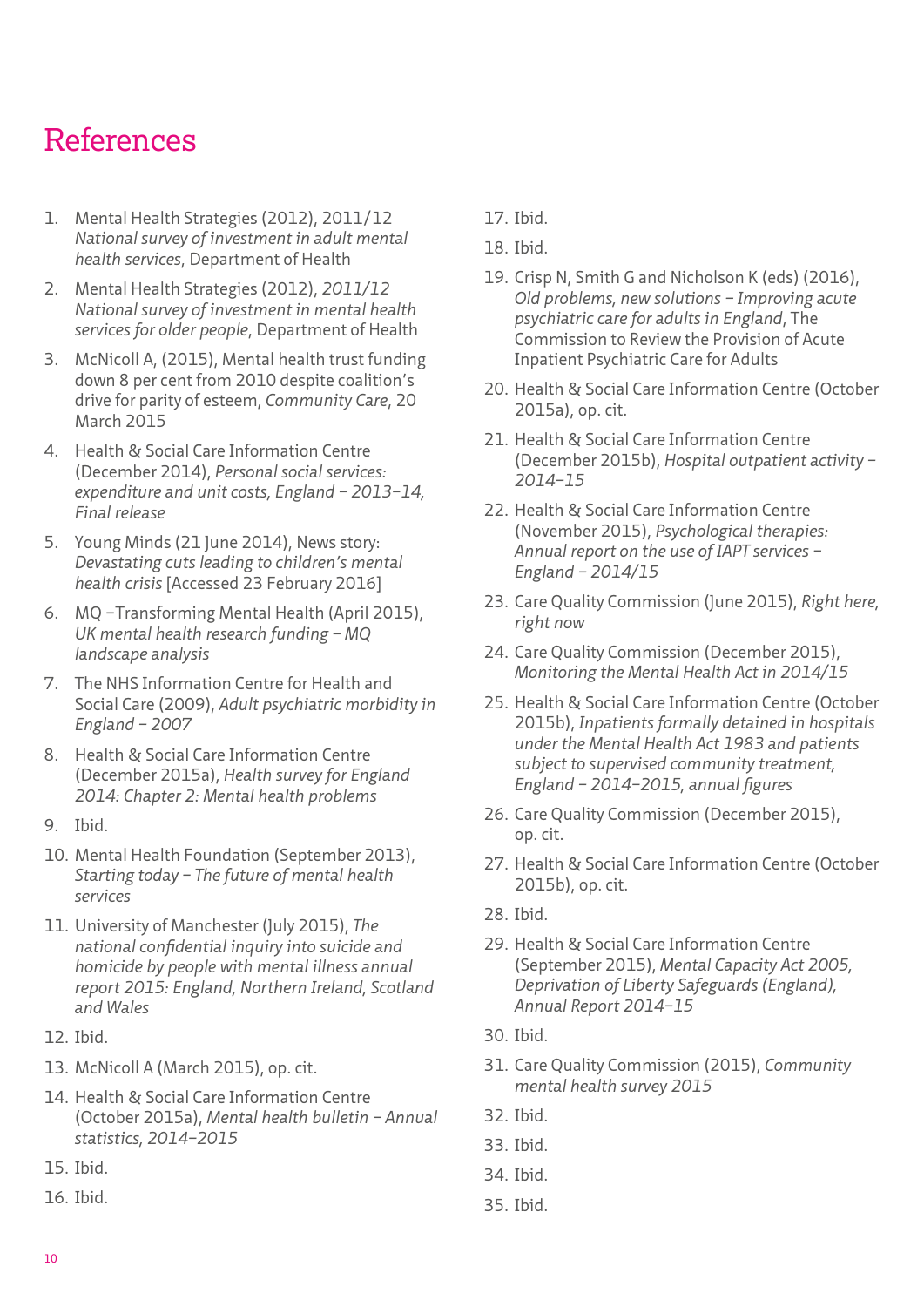- 36. Green H, McGinnity A, Meltzer H, Ford T, Goodman R (eds) (2005), *[Mental health of](http://www.hscic.gov.uk/catalogue/PUB06116/ment-heal-chil-youn-peop-gb-2004-rep2.pdf)  [children and young people in Great Britain, 2004](http://www.hscic.gov.uk/catalogue/PUB06116/ment-heal-chil-youn-peop-gb-2004-rep2.pdf)*, Office for National Statistics
- 37. National Institute for Health and Care Excellence (2010), *[Looked after children and young people –](https://www.nice.org.uk/guidance/ph28/resources/lookedafter-children-and-young-people-1996243726021)  [public health guideline](https://www.nice.org.uk/guidance/ph28/resources/lookedafter-children-and-young-people-1996243726021)*
- 38. Ibid.
- 39. Health & Social Care Information Centre (June 2015), *[Focus on the health and care of young](http://www.hscic.gov.uk/catalogue/PUB17772/Focus-on-h-c-young-people-main-June-2015.pdf)  [people](http://www.hscic.gov.uk/catalogue/PUB17772/Focus-on-h-c-young-people-main-June-2015.pdf)*
- 40. Health & Social Care Information Centre (November 2015), *[Hospital episode statistics:](http://www.hscic.gov.uk/catalogue/PUB19124)  [admitted patient care 2014–15](http://www.hscic.gov.uk/catalogue/PUB19124)*
- 41. Health & Social Care Information Centre (December 2015b), op. cit.
- 42. The King's Fund and Centre for Mental Health (2012), *[Long term conditions and mental health:](http://www.kingsfund.org.uk/sites/files/kf/field/field_publication_file/long-term-conditions-mental-health-cost-comorbidities-naylor-feb12.pdf)  [The cost of co-morbidities](http://www.kingsfund.org.uk/sites/files/kf/field/field_publication_file/long-term-conditions-mental-health-cost-comorbidities-naylor-feb12.pdf)*
- 43. World Health Organisation (2015), Information sheet: *[Premature death among people with severe](http://www.who.int/mental_health/management/info_sheet.pdf?ua=1)  [mental disorders](http://www.who.int/mental_health/management/info_sheet.pdf?ua=1)*
- 44. Harris E and Barraclough B (1998), Excess mortality of mental disorder, *British Journal of Psychiatry*, 173 (1), pp 11–53
- 45. Phelan M, Stradins L, Morrison S (2001), Physical health of people with severe mental illness, *British Medical Journal*, 322, pp 443–444
- 46. Kivimäki M et al (2009), Common mental disorder and obesity: Insight from four repeat measures over 19 years: Prospective Whitehall II cohort study, *British Medical Journal*, 339
- 47. McManus S, Meltzer H and Campion J (2010), *Cigarette smoking and mental health in England, National Centre for Social Research*
- 48. Time to Change (2015), *[Attitudes to mental](https://www.rethink.org/get-involved/campaigns/time-to-change/time-to-change-national-attitudes-2014-15)  [illness 2014 research report](https://www.rethink.org/get-involved/campaigns/time-to-change/time-to-change-national-attitudes-2014-15)*
- 49. Office for National Statistics NOMIS Database (Accessed 23 February 2016), *[Annual population](http://www.nomisweb.co.uk/query/select/getdatasetbytheme.asp?opt=3&theme=&subgrp=)  [survey analysis – Variables \(percentages\)](http://www.nomisweb.co.uk/query/select/getdatasetbytheme.asp?opt=3&theme=&subgrp=)*
- 50. Office for National Statistics NOMIS Database (Accessed 23 February 2016), *Benefit claimants – Employment and support allowance analysis*
- 51. Rethink Mental Illness (June 2015), News story: *[July emergency budget: Mental health charities](https://www.rethink.org/news-views/2015/07/budget)  [issue survey and voice concerns about cuts to](https://www.rethink.org/news-views/2015/07/budget)  [benefits of people with mental health problems](https://www.rethink.org/news-views/2015/07/budget)*
- 52. Centre for Workforce Intelligence (November 2014a), *[In-depth review of the psychiatrist](http://www.cfwi.org.uk/publications/in-depth-review-of-the-psychiatrist-workforce)  [workforce: Main report](http://www.cfwi.org.uk/publications/in-depth-review-of-the-psychiatrist-workforce)*
- 53. Centre for Workforce Intelligence (November 2014b), *[In-depth review of the psychiatrist](http://www.cfwi.org.uk/publications/in-depth-review-of-the-psychiatrist-workforce-technical-report/)  [workforce technical report](http://www.cfwi.org.uk/publications/in-depth-review-of-the-psychiatrist-workforce-technical-report/)*
- 54. Ibid.
- 55. HC Deb, 12 January 2016, [cW](http://www.parliament.uk/business/publications/written-questions-answers-statements/written-question/Commons/2016-01-07/21586/)
- 56. Ibid.
- 57. Picker Institute Europe (23 February 2016), *NHS [staff survey 2015 – Briefing note](http://www.nhsstaffsurveys.com/Caches/Files/20160222_NHS%20Staff%20Survey%202015%20National%20Briefing_Final.pdf)*
- 58. Picker Institute Europe (23 February 2016), *[NHS staff survey 2015 – National and trust type](http://www.nhsstaffsurveys.com/Caches/Files/20160222%20NHS%20Staff%20Survey%202014%202015%20Question%20and%20KF%20weighted%20data%20v2.0-1.xlsx)  [weighted 2014–15 data](http://www.nhsstaffsurveys.com/Caches/Files/20160222%20NHS%20Staff%20Survey%202014%202015%20Question%20and%20KF%20weighted%20data%20v2.0-1.xlsx)*